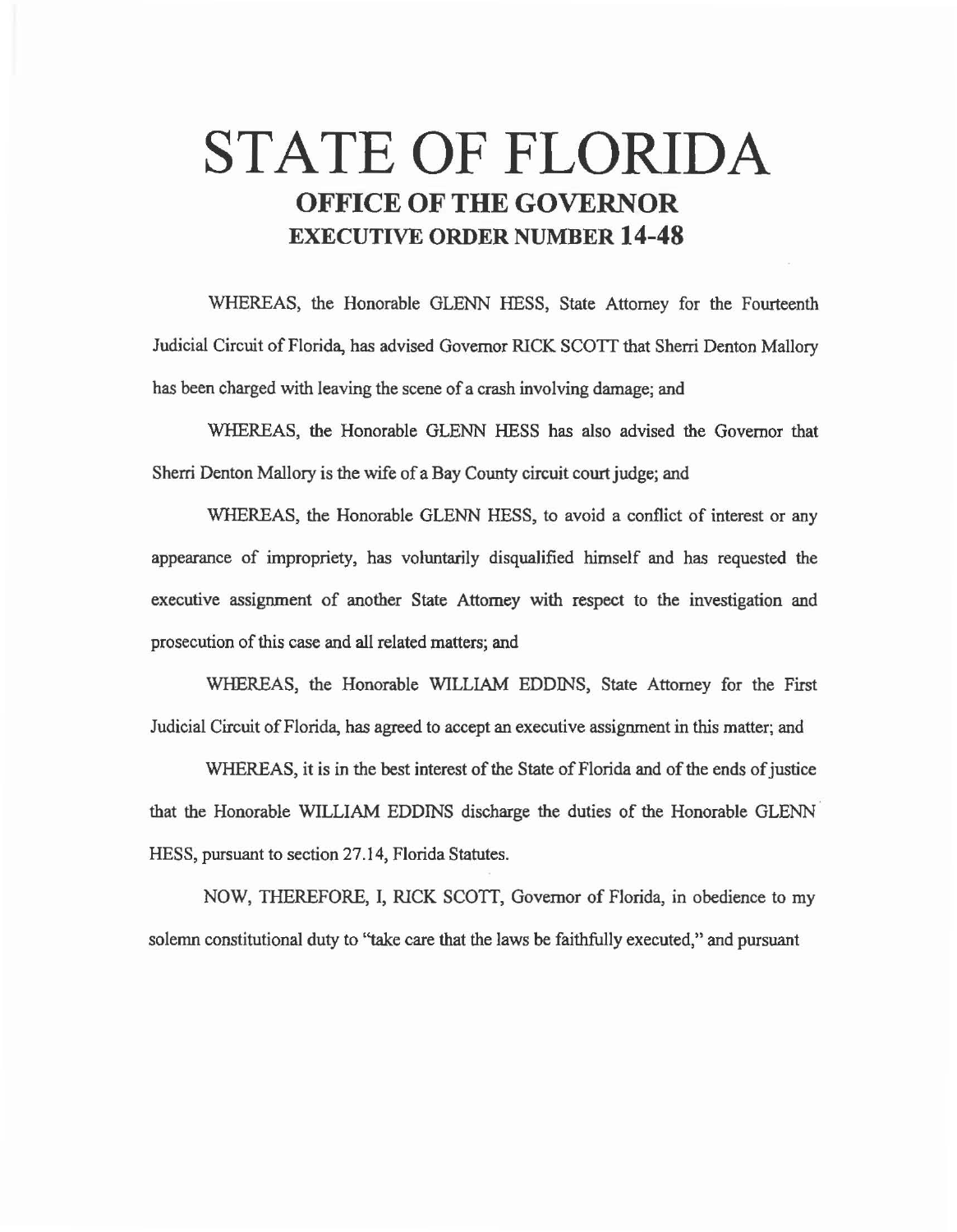to the Constitution and laws of the State of Florida, issue the following Executive Order, effective immediately:

## Section 1.

The Honorable WILLIAM EDDINS, State Attorney for the First Judicial Circuit of Florida, referred to as the "Assigned State Attorney," is assigned to discharge the duties of the Honorable GLENN HESS, State Attorney for the Fourteenth Judicial Circuit of Florida, as they relate to the investigation, prosecution and all matters related to Sherri Denton Mallory.

## Section 2.

The Assigned State Attorney or one or more Assistant State Attorneys and Investigators, who have been designated by the Assigned State Attorney, shall proceed immediately to the Fourteenth Judicial Circuit of Florida, and are vested with the authority to perform the duties prescribed herein.

### Section 3.

All residents of the Fourteenth Judicial Circuit are requested, and all public officials are directed, to cooperate and render whatever assistance is necessary to the Assigned State Attorney, so that justice may be served.

### Section 4.

The period of this Executive Assignment shall be for one (I) year, to and including February 10, 2015.